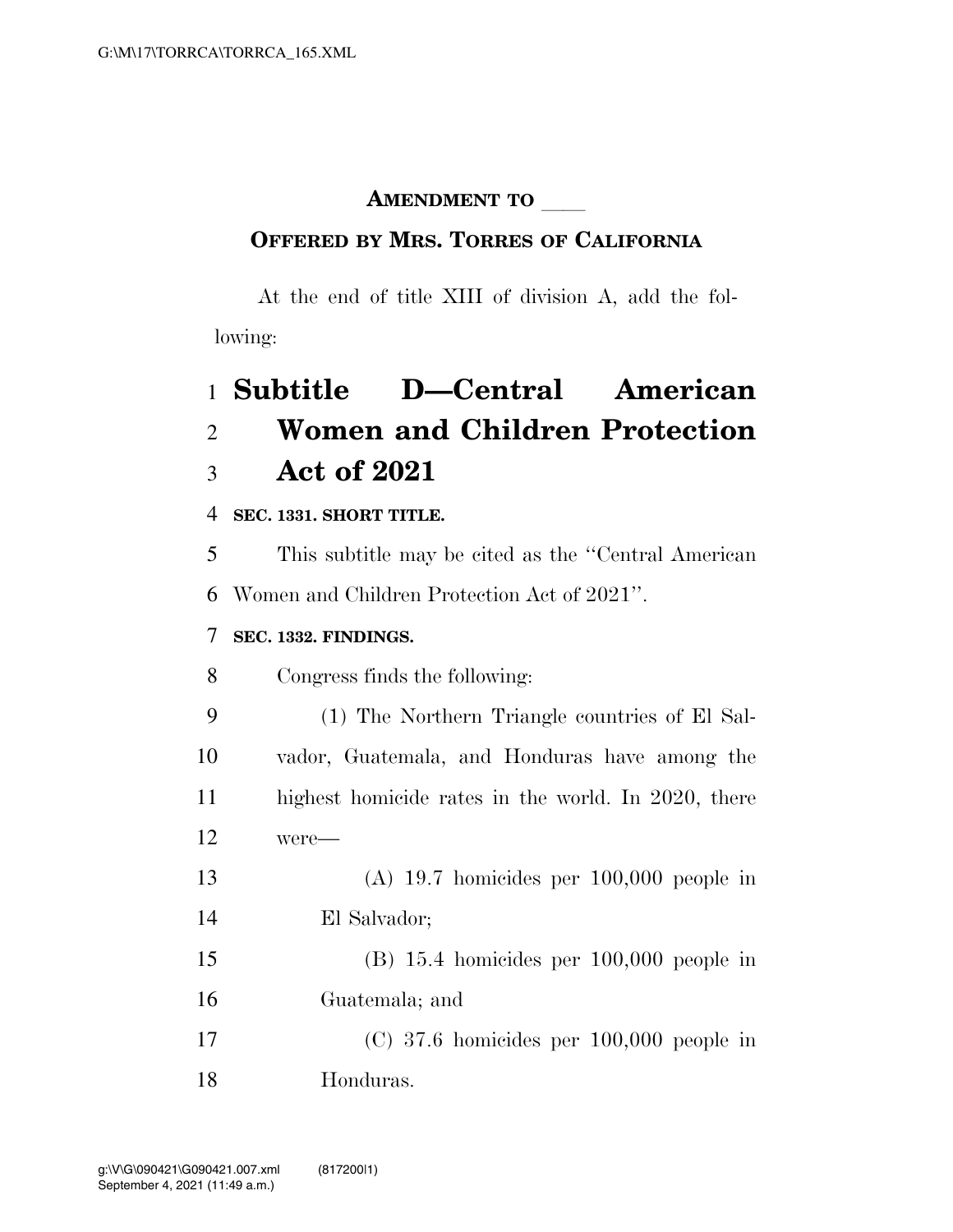| $\mathbf{1}$   | (2) El Salvador, Guatemala, and Honduras are          |
|----------------|-------------------------------------------------------|
| $\overline{2}$ | characterized by a high prevalence of drug- and       |
| 3              | gang-related violence, murder, and crimes involving   |
| $\overline{4}$ | sexual- and gender-based violence against women       |
| 5              | and children, including domestic violence, child      |
| 6              | abuse, and sexual assault.                            |
| 7              | (3) In 2019, El Salvador, Guatemala, and Hon-         |
| 8              | duras were all listed among the 7 countries in the    |
| 9              | Latin America and Caribbean region with the high-     |
| 10             | est rates of femicides (the intentional killing of    |
| 11             | women or girls because of their gender). In 2019—     |
| 12             | (A) 113 women in El Salvador were vic-                |
| 13             | tims of femicide;                                     |
| 14             | (B) 160 women in Guatemala were victims               |
| 15             | of femicide; and                                      |
| 16             | (C) 299 women in Honduras were victims                |
| 17             | of femicide or violent homicide.                      |
| 18             | (4) In 2015, El Salvador and Honduras were            |
| 19             | among the top 3 countries in the world with the       |
| 20             | highest child homicides rates, with more than 22      |
| 21             | and 32 deaths per 100,000 children, respectively, ac- |
| 22             | cording to the nongovernmental organization Save      |
| 23             | the Children.                                         |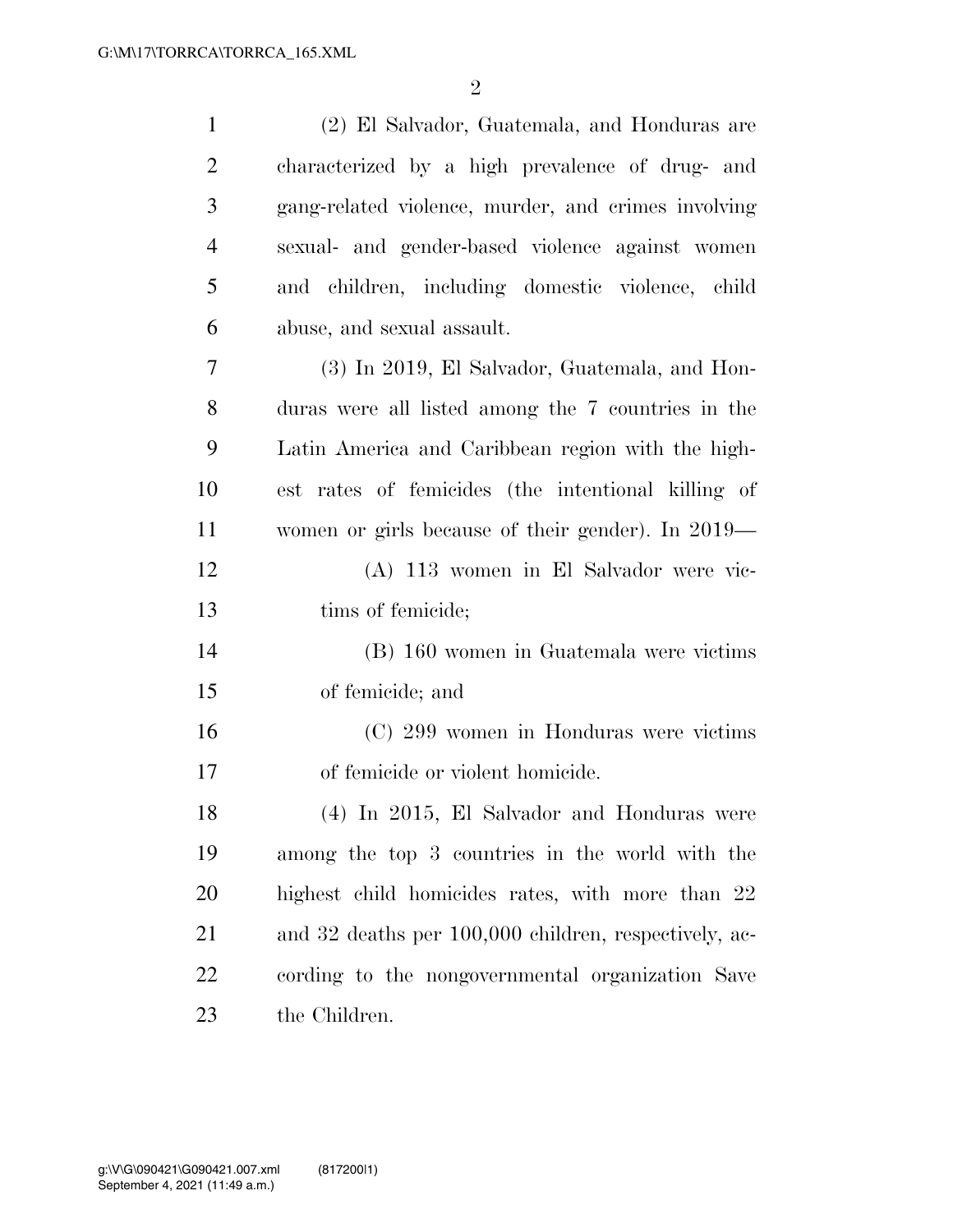(5) Thousands of women, children, and families from El Salvador, Guatemala, and Honduras fled unsafe homes and communities in 2019. (6) Violent crimes against women and children are generally assumed to be substantially under-re- ported because the majority of victims lack safe ac- cess to protection and justice. (7) Impunity for perpetrators of violence against women is rampant in El Salvador, Guate- mala, and Honduras. There was a 5 percent convic- tion rate for violence against women in El Salvador in 2016 and 2017. The impunity level for violence against women in Guatemala was 97.05 percent in 2018. In 2018, there was an impunity rate of 95 percent for violence against women in Honduras.

 (8) According to a study conducted by the Woodrow Wilson International Center for Schol-ars—

 (A) childhood experiences with domestic vi- olence in Latin America are a major risk factor for future criminal behavior; and

 (B) 56 percent of incarcerated women and 59 percent of incarcerated men surveyed experi-enced intra-familial violence during childhood.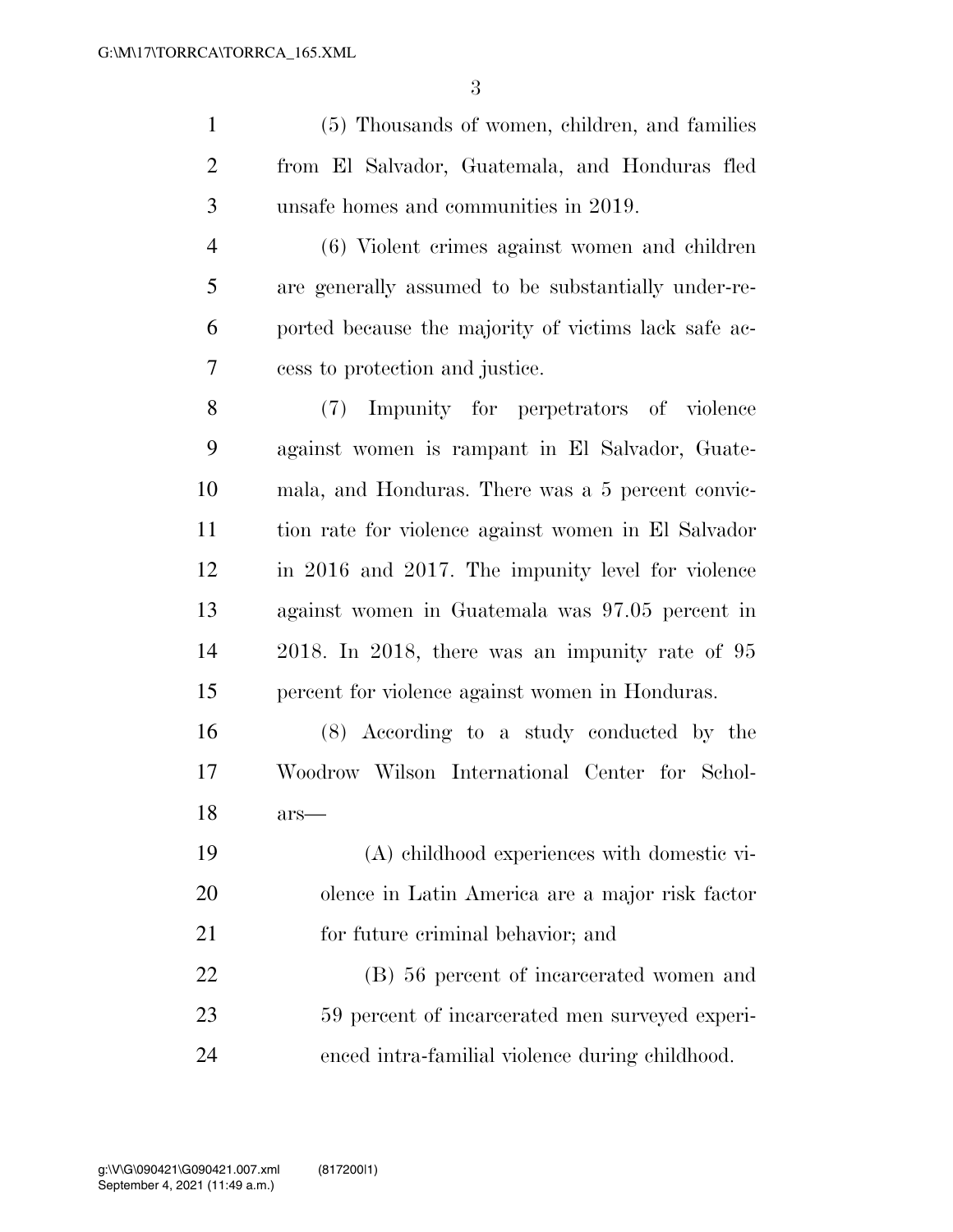### **SEC. 1333. WOMEN AND CHILDREN PROTECTION COM-PACTS.**

 (a) AUTHORIZATION TO ENTER INTO COMPACTS.— The President, in coordination with the Secretary of State and the Administrator of the United States Agency for International Development, is authorized to enter into multi-year, bilateral agreements of not longer than 6 years in duration, developed in conjunction with the govern- ments of El Salvador, Guatemala, and Honduras (referred to in this subtitle as ''Compact Countries''). Such agree- ments shall be known as Women and Children Protection Compacts (referred to in this subtitle as ''Compacts'').

#### (b) PURPOSE.—Each Compact shall—

- (1) set out the shared goals and objectives of the United States and the government of the Com-pact Country; and
- (2) be aimed at strengthening the Compact Country's efforts—
- (A) to strengthen criminal justice and civil court systems to protect women and children and serve victims of domestic violence, sexual violence, and child exploitation and neglect, and hold perpetrators accountable;

 (B) to secure, create, and sustain safe communities, building on best practices to pre-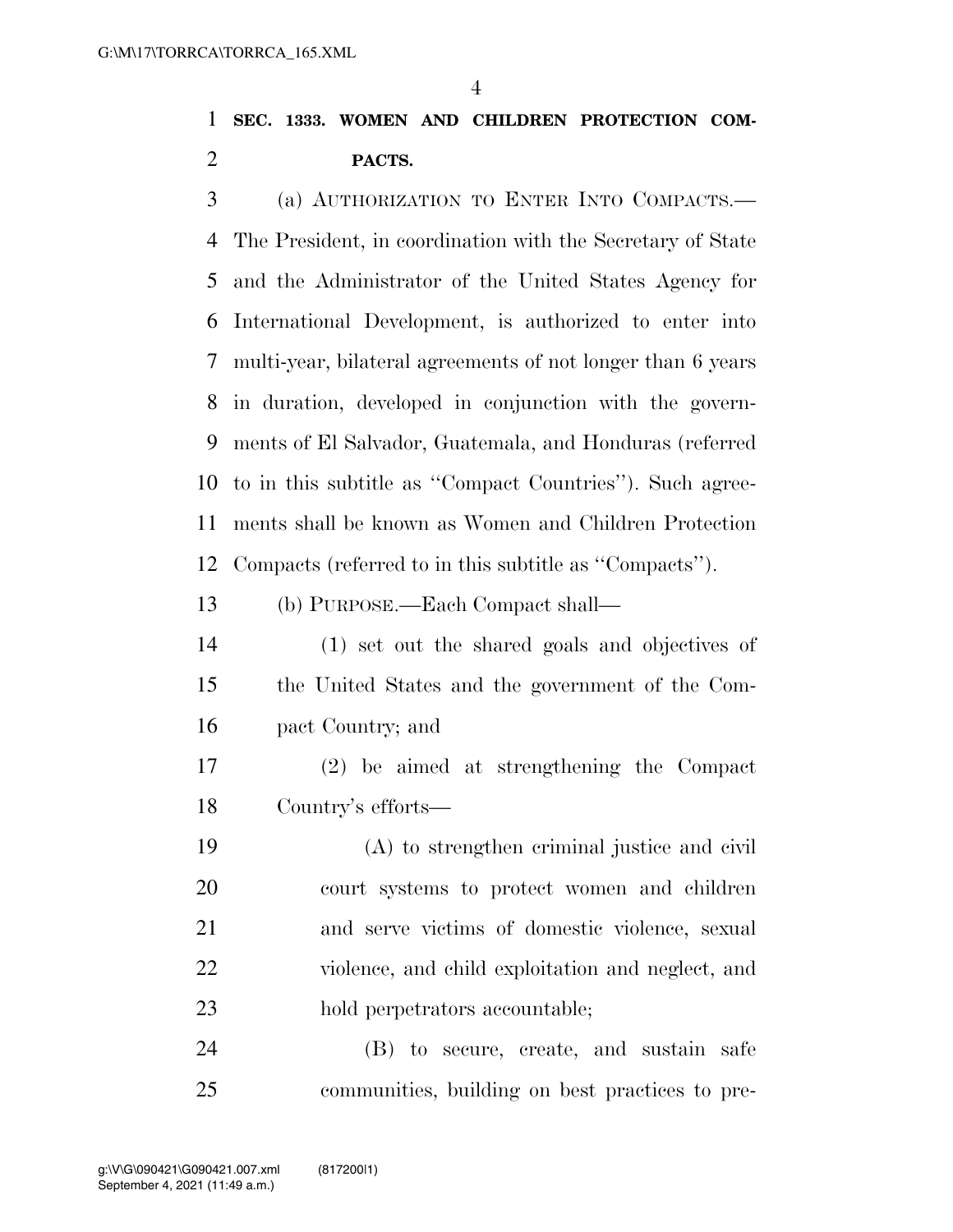| $\mathbf{1}$   | vent and deter violence against women and chil-     |
|----------------|-----------------------------------------------------|
| $\overline{2}$ | dren;                                               |
| 3              | (C) to ensure that schools are safe and             |
| $\overline{4}$ | promote the prevention and early detection of       |
| 5              | domestic abuse against women and children           |
| 6              | within communities; and                             |
| $\overline{7}$ | (D) to increase access to high-quality, life-       |
| 8              | saving health care, including post-rape and dig-    |
| 9              | nity kits, psychosocial support, and dedicated      |
| 10             | spaces and shelters for gender-based violence       |
| 11             | survivors, in accordance with international         |
| 12             | standards.                                          |
| 13             | (c) COMPACT ELEMENTS.—Each Compact shall—           |
| 14             | $(1)$ establish a 3- to 6-year cooperative strategy |
| 15             | and assistance plan for achieving the shared goals  |
| 16             | and objectives articulated in such Compact;         |
| 17             | $(2)$ be informed by the assessments of —           |
| 18             | (A) the areas within the Compact Country            |
| 19             | experiencing the highest incidence of violence      |
| 20             | against women and children;                         |
| 21             | (B) the ability of women and children to            |
| 22             | access protection and obtain effective judicial     |
| 23             | relief; and                                         |
| 24             | (C) the judicial capacity to respond to re-         |

ports within the Compact Country of femicide,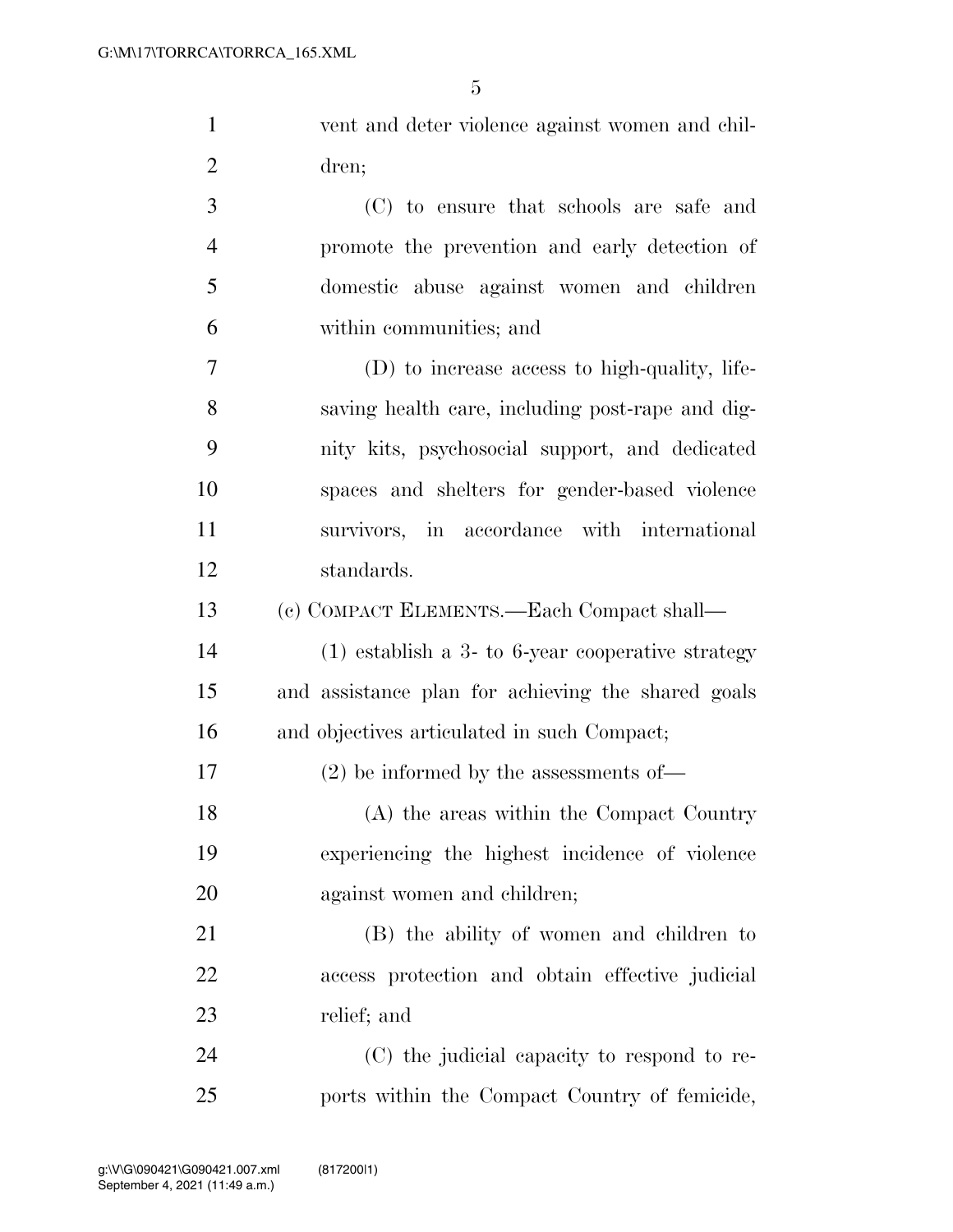| $\mathbf{1}$   | sexual and domestic violence, and child exploi-         |
|----------------|---------------------------------------------------------|
| $\overline{2}$ | tation and neglect, and to hold the perpetrators        |
| $\mathfrak{Z}$ | of such criminal acts accountable;                      |
| $\overline{4}$ | $(3)$ seek to address the driving forces of vio-        |
| 5              | lence against women and children, which shall in-       |
| 6              | clude efforts to break the binding constraints to in-   |
| 7              | clusive economic growth and access to justice;          |
| 8              | (4) identify clear and measurable goals, objec-         |
| 9              | tives, and benchmarks under the Compact to detect,      |
| 10             | deter and respond to violence against women and         |
| 11             | children;                                               |
| 12             | $(5)$ set out clear roles, responsibilities, and ob-    |
| 13             | jectives under the Compact, which shall include a de-   |
| 14             | scription of the anticipated policy and financial com-  |
| 15             | mitments of the central government of the Compact       |
| 16             | Country;                                                |
| 17             | (6) seek to leverage and deconflict contributions       |
| 18             | and complementary programming by other donors,          |
| 19             | international organizations, multilateral institutions, |
| 20             | regional organizations, nongovernmental organiza-       |
| 21             | tions, and the private sector, as appropriate;          |
| 22             | (7) include a description of the metrics and in-        |
| 23             | dicators to monitor and measure progress toward         |
| 24             | achieving the goals, objectives, and benchmarks         |
| 25             | under the Compact, including reductions in the prev-    |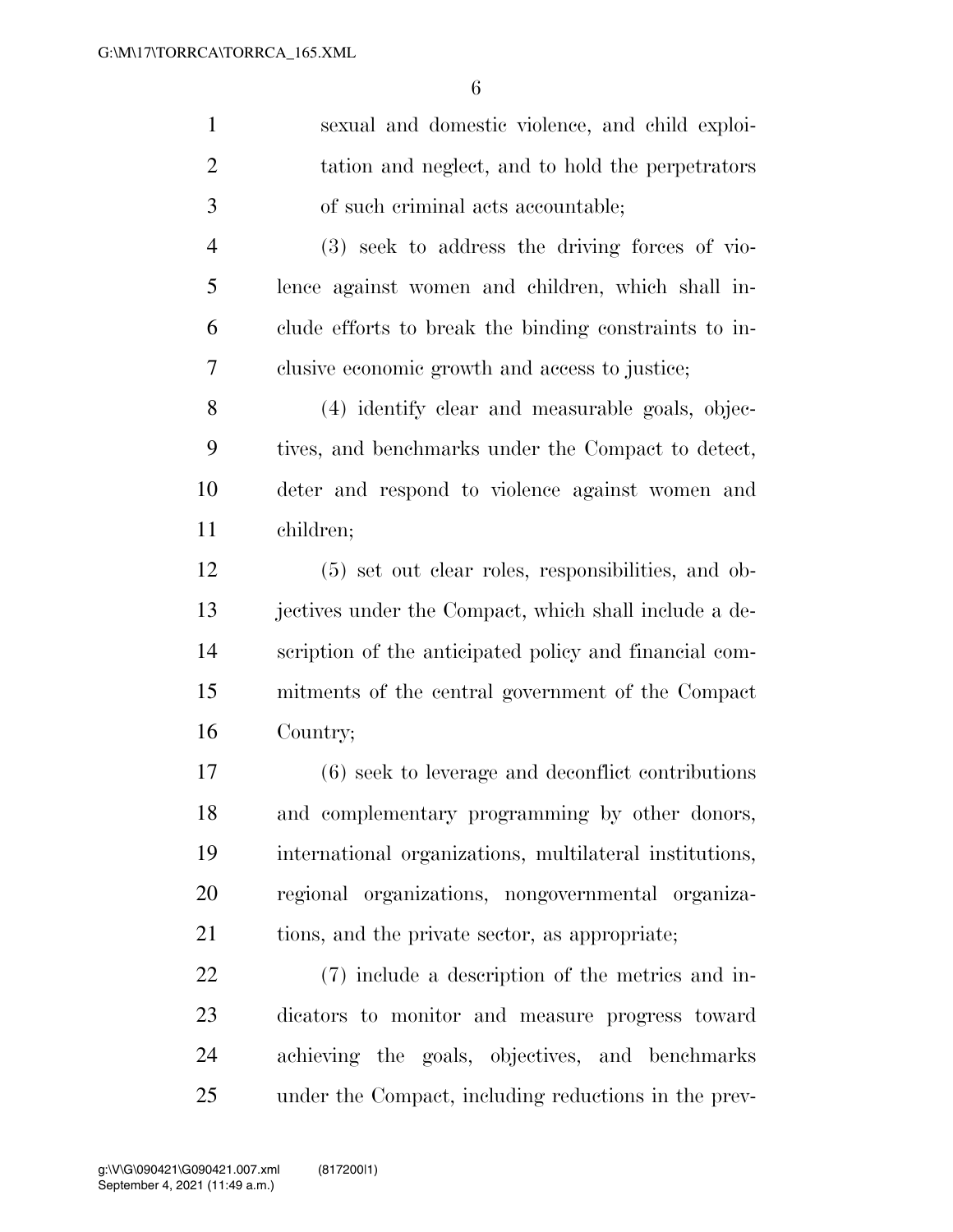- alence of femicide, sexual assault, domestic violence, and child abuse and neglect;
- (8) provide for the conduct of an impact evalua- tion not later than 1 year after the conclusion of the Compact; and

 (9) provide for a full accounting of all funds ex- pended under the Compact, which shall include full audit authority for the Office of the Inspector Gen- eral of the Department of State, the Office of the Inspector General of the United States Agency for International Development, and the Government Ac-countability Office, as appropriate.

 (d) SUNSET.—The authority to enter into Compacts under this subtitle shall expire on September 30, 2023.

#### **SEC. 1334. AUTHORIZATION OF ASSISTANCE.**

 (a) ASSISTANCE.—The President, in coordination with the Secretary of State and the Administrator of the United States Agency for International Development, is authorized to provide assistance under this section.

 (b) AUTHORIZATION OF APPROPRIATIONS.—There is authorized to be appropriated \$25,000,000 for each of the fiscal years 2022 and 2023 to carry out this subtitle.

 (c) IMPLEMENTERS.—Assistance authorized under subsection (a) may be provided through grants, coopera-tive agreements, contracts or other innovative financing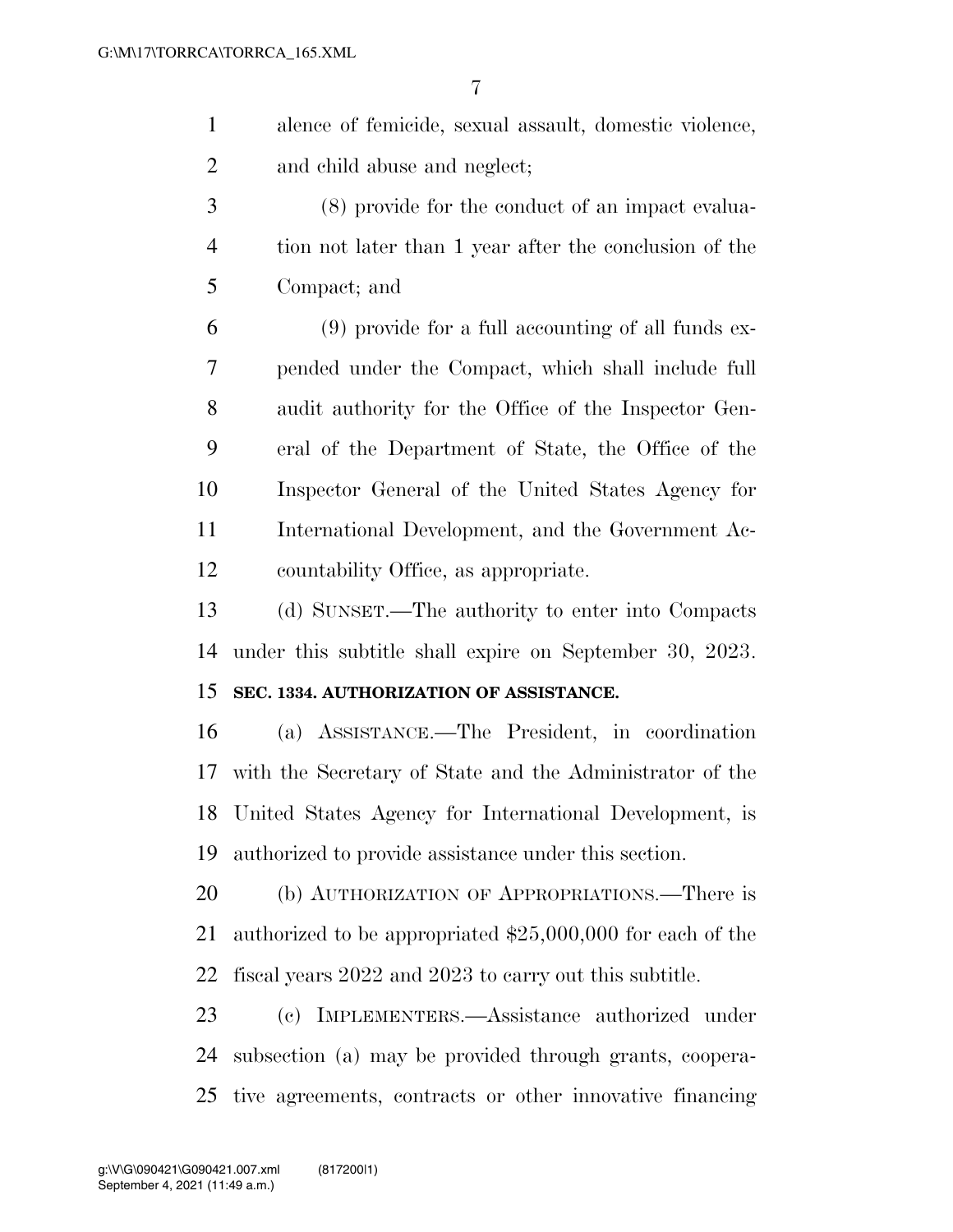instruments to civil society, international organizations, or other private entities with relevant expertise.

 (d) PROHIBITION ON FUNDING TO CENTRAL GOV- ERNMENTS.—No funds appropriated pursuant to sub- section (b) may be provided as direct budgetary support to the Government of El Salvador, the Government of Guatemala, or the Government of Honduras.

(e) SUSPENSION OF ASSISTANCE.—

 (1) IN GENERAL.—The Secretary of State, in coordination with the Administrator of the United States Agency for International Development, may suspend or terminate assistance authorized under this subtitle if the Secretary determines that the Compact Country or implementing entity—

 (A) is engaged in activities that are con- trary to the national security interests of the United States;

 (B) has engaged in a pattern of actions in- consistent with the goals, objectives, commit-ments, or obligations under the Compact; or

 (C) has failed to make sufficient progress toward meeting the goals, objectives, commit-ments, or obligations under the Compact.

 (2) REINSTATEMENT.—The President, in co-ordination with the Secretary of State and the Ad-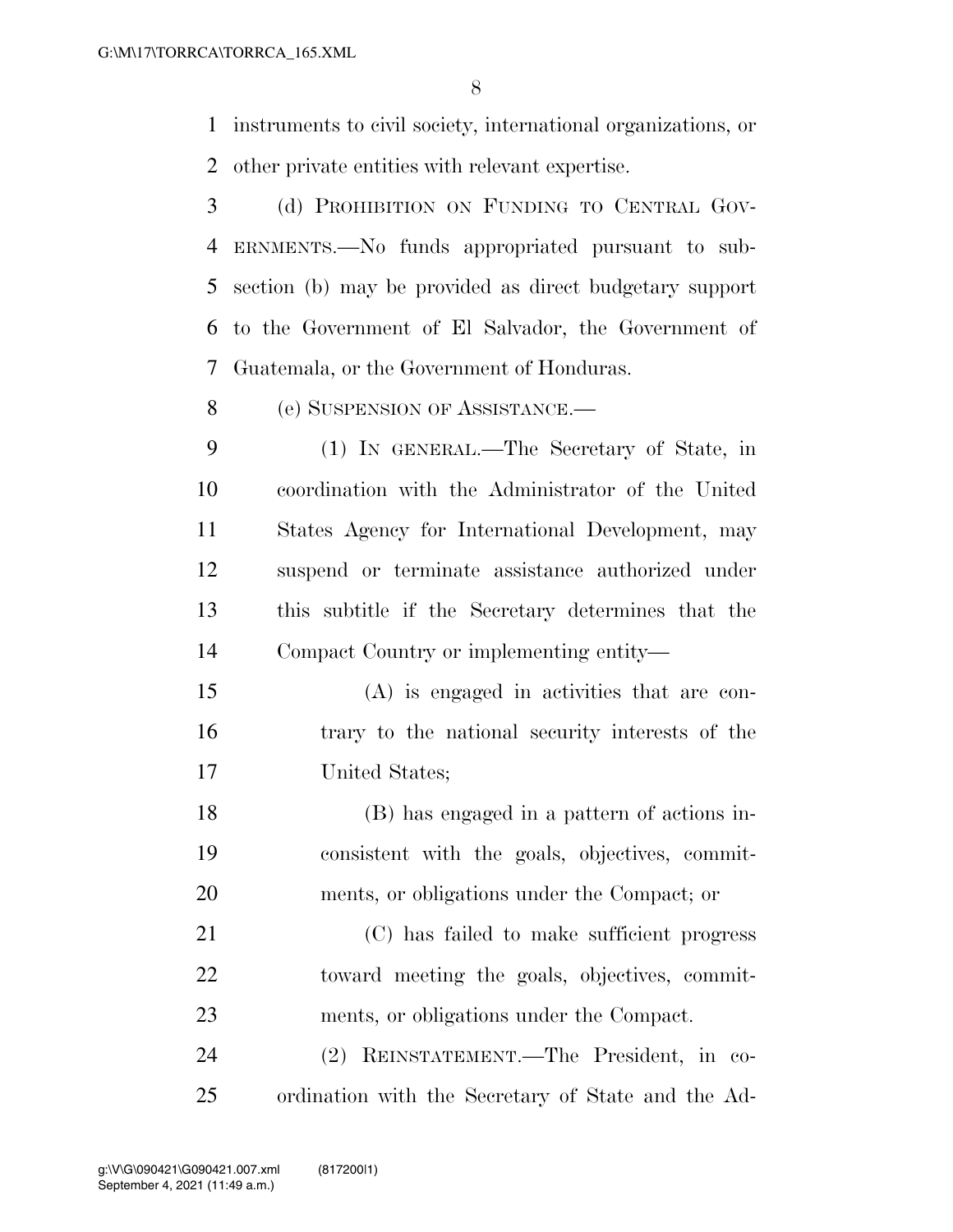ministrator of the United States Agency for Inter- national Development, may reinstate assistance sus- pended or terminated pursuant to paragraph (1) only if the Secretary certifies to the Committee on Foreign Relations of the Senate and the Committee on Foreign Affairs of the House of Representatives that the Compact Country or implementing entity has taken steps to correct each condition for which assistance was suspended or terminated under para-graph (1).

 (3) NOTIFICATION AND REPORT.—Not later than 15 days before suspending or terminating as- sistance pursuant to paragraph (1), the Secretary, in coordination with the Administrator of the United States Agency for International Development, shall notify the Committee on Foreign Relations of the Senate and the Committee on Foreign Affairs of the House of Representatives of the suspension or termi-nation, including a justification for such action.

#### **SEC. 1335. CONGRESSIONAL NOTIFICATION.**

 Not later than 15 days before entering into a Com- pact with the Government of Guatemala, the Government of Honduras, or the Government of El Salvador, the Sec- retary of State, in coordination with the Administrator of the United States Agency for International Development,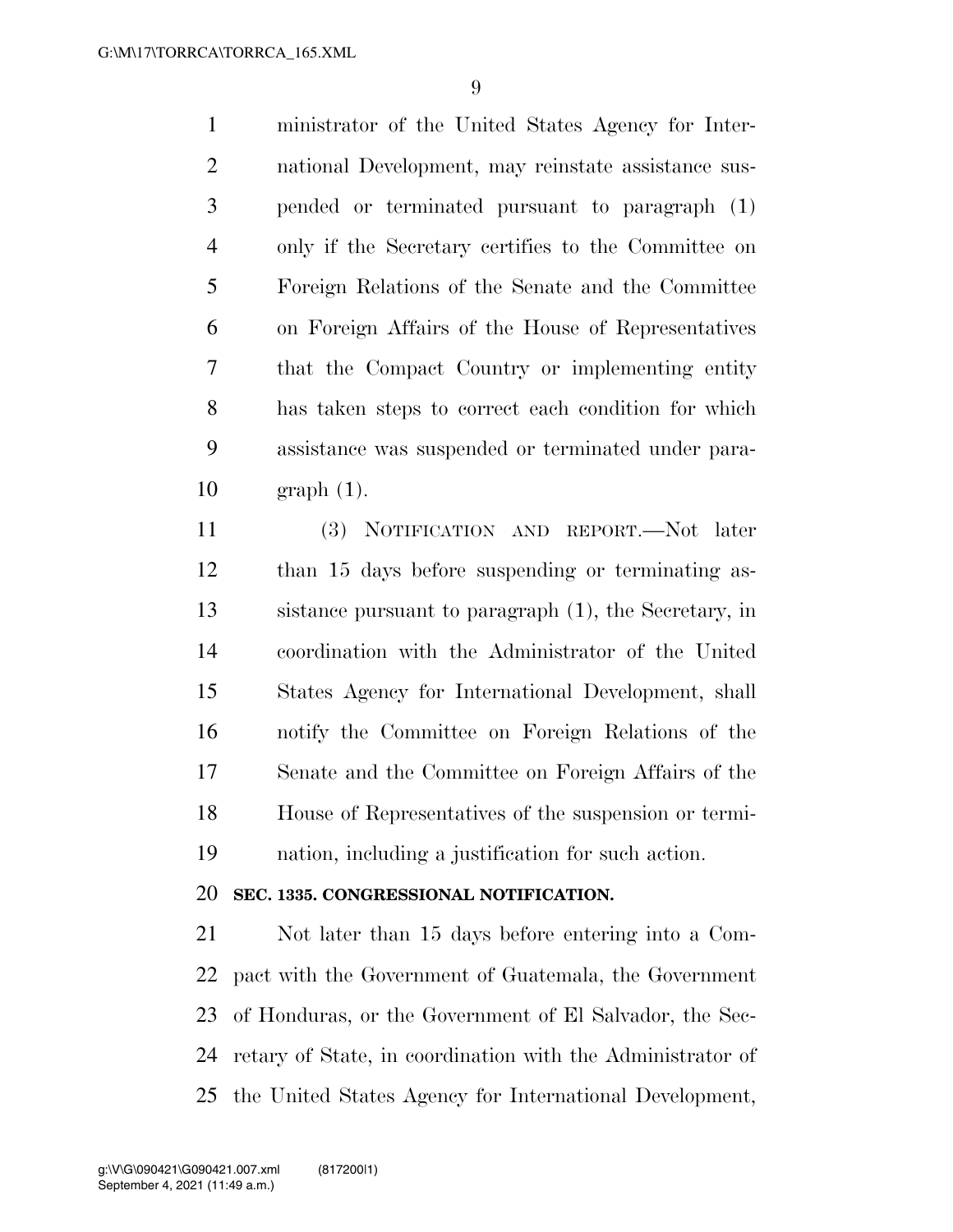shall submit to the Committee on Foreign Relations of the Senate and the Committee on Foreign Affairs of the House of Representatives—

4 (1) a copy of the proposed Compact;

 (2) a detailed summary of the cooperative strat- egy and assistance plan required under section 1333(c); and

 (3) a copy of any annexes, appendices, or imple-mentation plans related to the Compact.

#### **SEC. 1336. COMPACT PROGRESS REPORTS AND BRIEFINGS.**

 (a) PROGRESS REPORT.—Not later than 1 year after entering into a Compact, and annually during the life of the Compact, the President, in coordination with the Sec- retary of State and the Administrator of the United States Agency for International Development, shall submit a re- port to the Committee on Foreign Relations of the Senate and the Committee on Foreign Affairs of the House of Representatives describing the progress made under the Compact.

 (b) CONTENTS.—The report under subsection (a) shall include—

 (1) analysis and information on the overall rates of gender-based violence against women and children in El Salvador, Guatemala, and Honduras, including by using survivor surveys, regardless of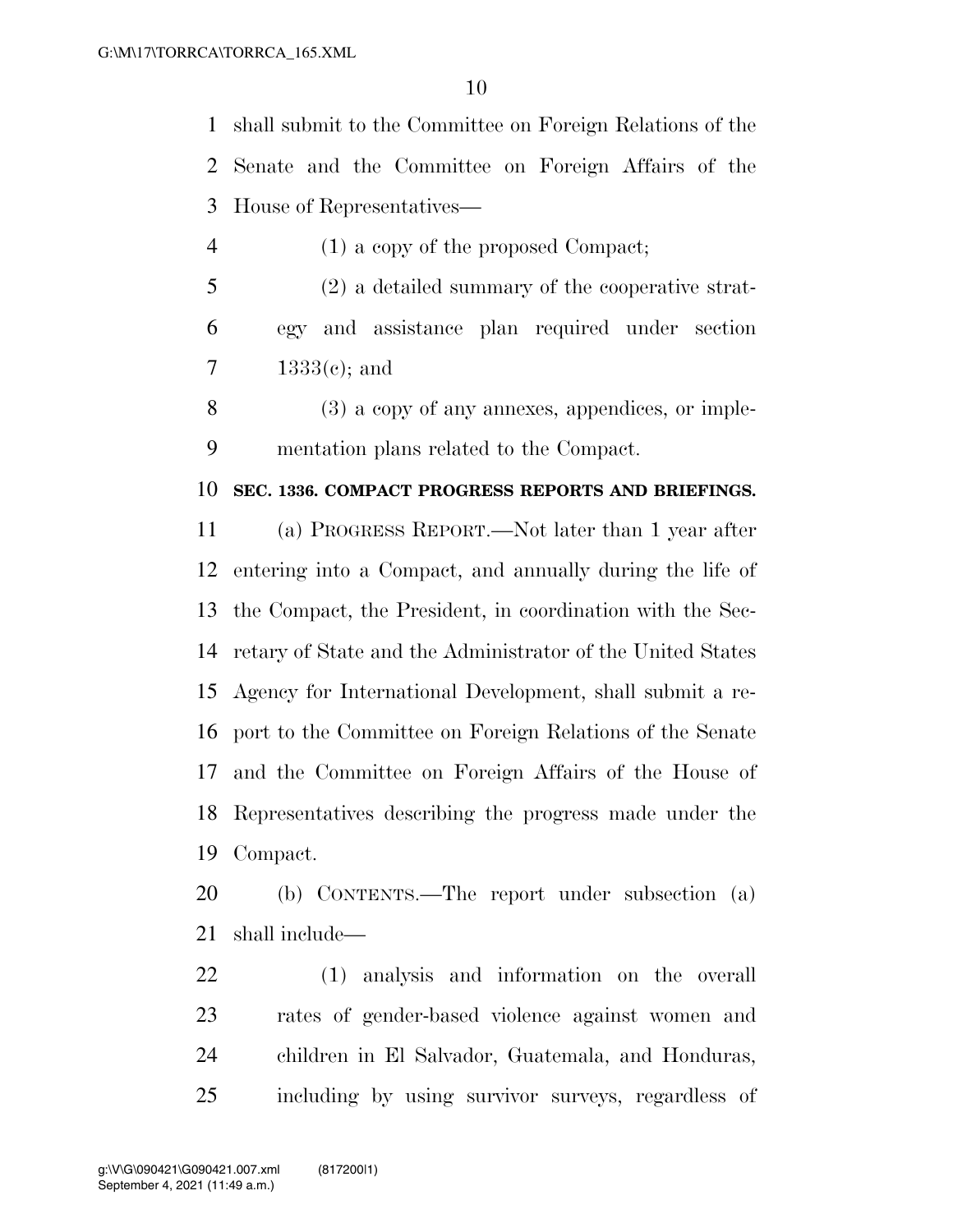| $\mathbf{1}$   | whether or not these acts of violence are reported to  |
|----------------|--------------------------------------------------------|
| $\overline{2}$ | government authorities;                                |
| 3              | (2) analysis and information on incidences of          |
| $\overline{4}$ | cases of gender-based violence against women and       |
| 5              | children reported to the authorities in El Salvador,   |
| 6              | Guatemala, and Honduras, and the percentage of al-     |
| 7              | leged perpetrators investigated, apprehended, pros-    |
| 8              | ecuted, and convicted;                                 |
| 9              | (3) analysis and information on the capacity           |
| 10             | and resource allocation of child welfare systems in    |
| 11             | El Salvador, Guatemala, and Honduras to protect        |
| 12             | unaccompanied children;                                |
| 13             | (4) the percentage of reported violence against        |
| 14             | women and children cases reaching conviction;          |
| 15             | a baseline and percentage changes<br>(5)<br>$\cdot$ in |
| 16             | women and children victims receiving legal and other   |
| 17             | social services;                                       |
| 18             | (6) a baseline and percentage changes in school        |
| 19             | retention rates;                                       |
| 20             | (7) a baseline and changes in capacity of police,      |
| 21             | prosecution service, and courts to combat violence     |
| 22             | against women and children;                            |
| 23             | (8) a baseline and changes in capacity of              |
| 24             | health, protection, and other relevant ministries to   |

support survivors of gender-based violence; and